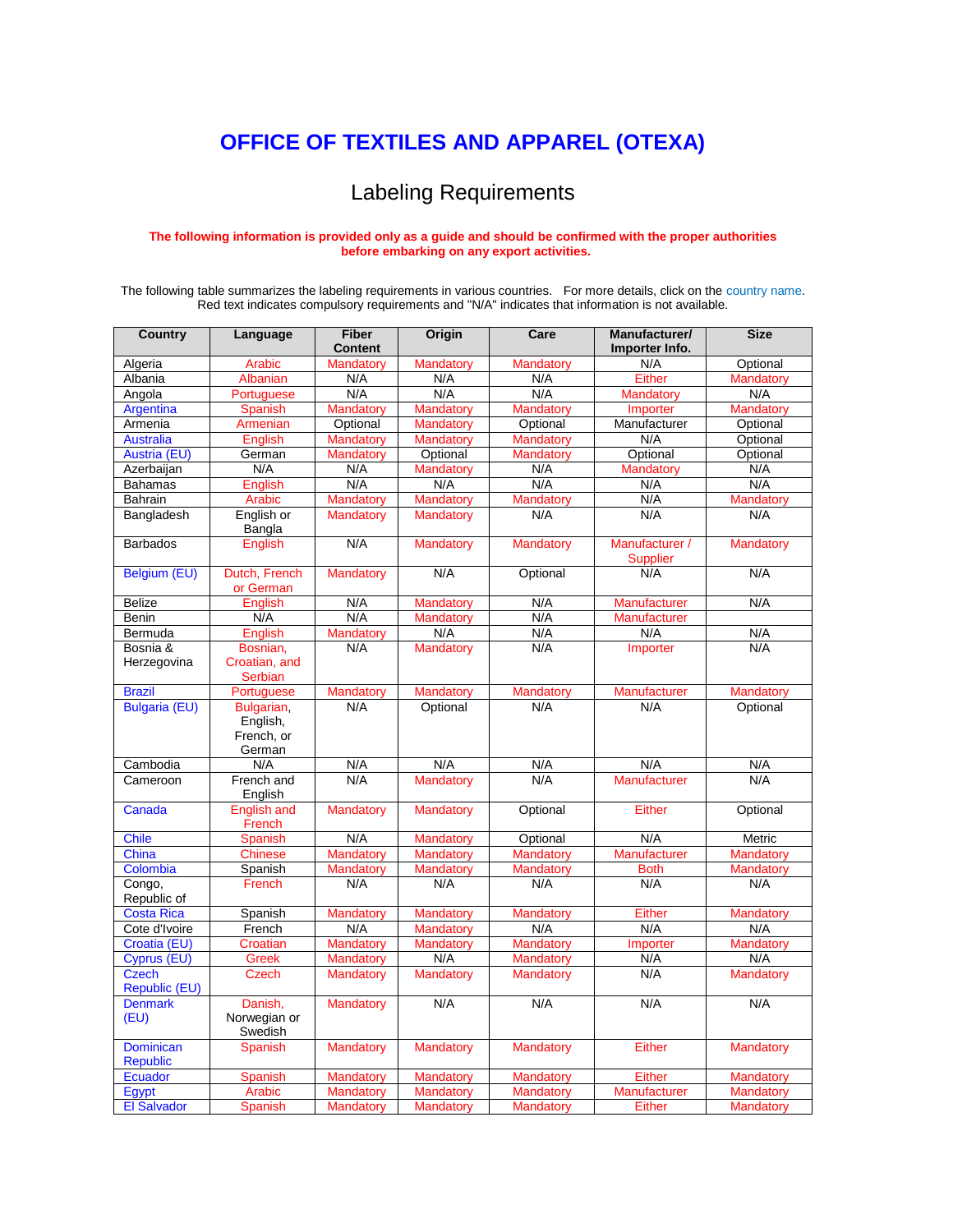| Ethiopia           | N/A                            | N/A              | N/A              | N/A              | Manufacturer        | N/A              |
|--------------------|--------------------------------|------------------|------------------|------------------|---------------------|------------------|
| Estonia (EU)       | <b>Estonian</b>                | Mandatory        | Mandatory        | Mandatory        | <b>Either</b>       | Mandatory        |
| European           | see member                     | Mandatory        | see member       | see member       | see member          | see member       |
| Union - EU         | country                        |                  | country          | country          | country             | country          |
|                    | requirements                   |                  | requirements     | requirements     | requirements        | requirements     |
| Fiji               | N/A                            | <b>Mandatory</b> | Mandatory        | Mandatory        | <b>Manufacturer</b> | N/A              |
| Finland (EU)       | Finnish &                      | <b>Mandatory</b> | Mandatory        | Mandatory        | Either              | Optional         |
|                    | <b>Swedish</b>                 |                  |                  |                  |                     |                  |
| France (EU)        | French                         | Mandatory        | N/A              | Optional         | Either              | Optional         |
| Gabon              | French                         | N/A              | N/A              | N/A              | N/A                 | N/A              |
| Ghana              | English                        | <b>Mandatory</b> | N/A              | N/A              | Manufacturer        | N/A              |
| Germany            | German                         | Mandatory        | N/A              | Optional         | N/A                 | N/A              |
| (EU)               |                                |                  |                  |                  |                     |                  |
| Greece (EU)        | Greek                          | Mandatory        | N/A              | N/A              | Manufacturer        | N/A              |
| Guatemala          | <b>Spanish</b>                 | <b>Mandatory</b> | <b>Mandatory</b> | <b>Mandatory</b> | <b>Either</b>       | <b>Mandatory</b> |
| Guyana             |                                | <b>Mandatory</b> | Mandatory        | Mandatory        | Manufacturer        | Mandatory        |
| <b>Honduras</b>    | Spanish                        | Mandatory        | <b>Mandatory</b> | <b>Mandatory</b> | <b>Either</b>       | <b>Mandatory</b> |
| <b>Hong Kong</b>   | Optional                       | Optional         | Optional         | Optional         | Optional            | Optional         |
| Hungary (EU)       | Hungarian                      | Mandatory        | Mandatory        | Mandatory        | N/A                 | Mandatory        |
| <b>Iceland</b>     | Icelandic,                     | <b>Mandatory</b> | N/A              | N/A              | N/A                 | N/A              |
|                    | English, or                    |                  |                  |                  |                     |                  |
|                    | another Nordic                 |                  |                  |                  |                     |                  |
|                    | language (not                  |                  |                  |                  |                     |                  |
| India              | Finnish)<br><b>English and</b> |                  |                  | Optional         | <b>Both</b>         |                  |
|                    | Hindi                          | <b>Mandatory</b> | <b>Mandatory</b> |                  |                     | Mandatory        |
| Indonesia          | Indonesian                     | Optional         | Optional         | Optional         | Optional            | Optional         |
| Ireland (EU)       | English                        | <b>Mandatory</b> | N/A              | N/A              | N/A                 | N/A              |
| <b>Israel</b>      | <b>Hebrew</b>                  | Mandatory        | Mandatory        | Mandatory        | Importer            | Mandatory        |
| Italy (EU)         | Italian                        | Mandatory        | N/A              | N/A              | Either              | N/A              |
| Jamaica            | <b>English</b>                 | N/A              | Mandatory        | N/A              | <b>Either</b>       | N/A              |
| Japan              | Japanese                       | Mandatory        | N/A              | <b>Mandatory</b> |                     | Optional         |
| <b>Jordan</b>      | Arabic                         | N/A              | Mandatory        | N/A              | Either<br>N/A       | N/A              |
| <b>Kazakhstan</b>  | <b>Kazakh</b> and              | Mandatory        | <b>Mandatory</b> | Mandatory        | Manufacturer        | Optional         |
|                    | Russian                        |                  |                  |                  |                     |                  |
| Kosovo             | Albanian and                   | N/A              | Mandatory        | N/A              | Importer            | N/A              |
|                    | Serbian                        |                  |                  |                  |                     |                  |
| Kuwait             | <b>Arabic or</b>               | N/A              | <b>Mandatory</b> | N/A              | N/A                 | N/A              |
|                    | Arabic/English                 |                  |                  |                  |                     |                  |
| Latvia (EU)        | Latvian                        | <b>Mandatory</b> | N/A              | N/A              | N/A                 | N/A              |
| Lebanon            | Arabic, French                 | N/A              | Mandatory        | N/A              | N/A                 | N/A              |
|                    | or English                     |                  |                  |                  |                     |                  |
| Liberia            | English                        | N/A              | Mandatory        | N/A              | N/A                 | N/A              |
| Lithuania          | Lithuanian                     | <b>Mandatory</b> | <b>Mandatory</b> | Mandatory        | N/A                 | Mandatory        |
| (EU)               |                                |                  |                  |                  |                     |                  |
| Luxembourg         | French.                        | Mandatory        | N/A              | N/A              | N/A                 | N/A              |
| (EU)               | German or                      |                  |                  |                  |                     |                  |
|                    | Luxembourgish                  |                  |                  |                  |                     |                  |
| Macedonia          | <b>Macedonian</b>              | N/A              | <b>Mandatory</b> | N/A              | N/A                 | N/A              |
|                    | and Albanian                   |                  |                  |                  |                     |                  |
| Malaysia           | <b>Bahasa Malay</b>            | N/A              | N/A              | N/A              | Importer            | N/A              |
|                    | or English                     |                  |                  |                  |                     |                  |
| Malta (EU)         | Maltese or                     | Mandatory        | Optional         | Optional         | N/A                 | Optional         |
|                    | English                        |                  | Mandatory        |                  | Either              |                  |
| <b>Mexico</b>      | Spanish                        | Mandatory        |                  | Mandatory<br>N/A |                     | Mandatory        |
| Moldova            | Romanian                       | N/A              | <b>Mandatory</b> |                  | Either              | N/A              |
| <b>Morocco</b>     | Arabic and<br>French           | <b>Mandatory</b> | <b>Mandatory</b> | Mandatory        | Optional            | <b>Mandatory</b> |
| Nepal              | N/A                            | Mandatory        | N/A              | N/A              | N/A                 | N/A              |
| <b>Netherlands</b> | Dutch                          | Mandatory        | Optional         | Optional         | Optional            | Optional         |
| (EU)               |                                |                  |                  |                  |                     |                  |
| <b>New Zealand</b> | English                        | Mandatory        | Mandatory        | Mandatory        | N/A                 | Optional         |
| Nicaragua          | Spanish                        | Mandatory        | Mandatory        | Mandatory        | <b>Either</b>       | Mandatory        |
| Nigeria            | English                        | N/A              | <b>Mandatory</b> | N/A              | N/A                 | N/A              |
| <b>Norway</b>      | Norwegian                      | Mandatory        | Optional         | Mandatory        | N/A                 | Optional         |
| Oman               | Arabic or                      | N/A              | N/A              | N/A              | N/A                 | N/A              |
|                    | Arabic/English                 |                  |                  |                  |                     |                  |
|                    |                                |                  |                  |                  |                     |                  |